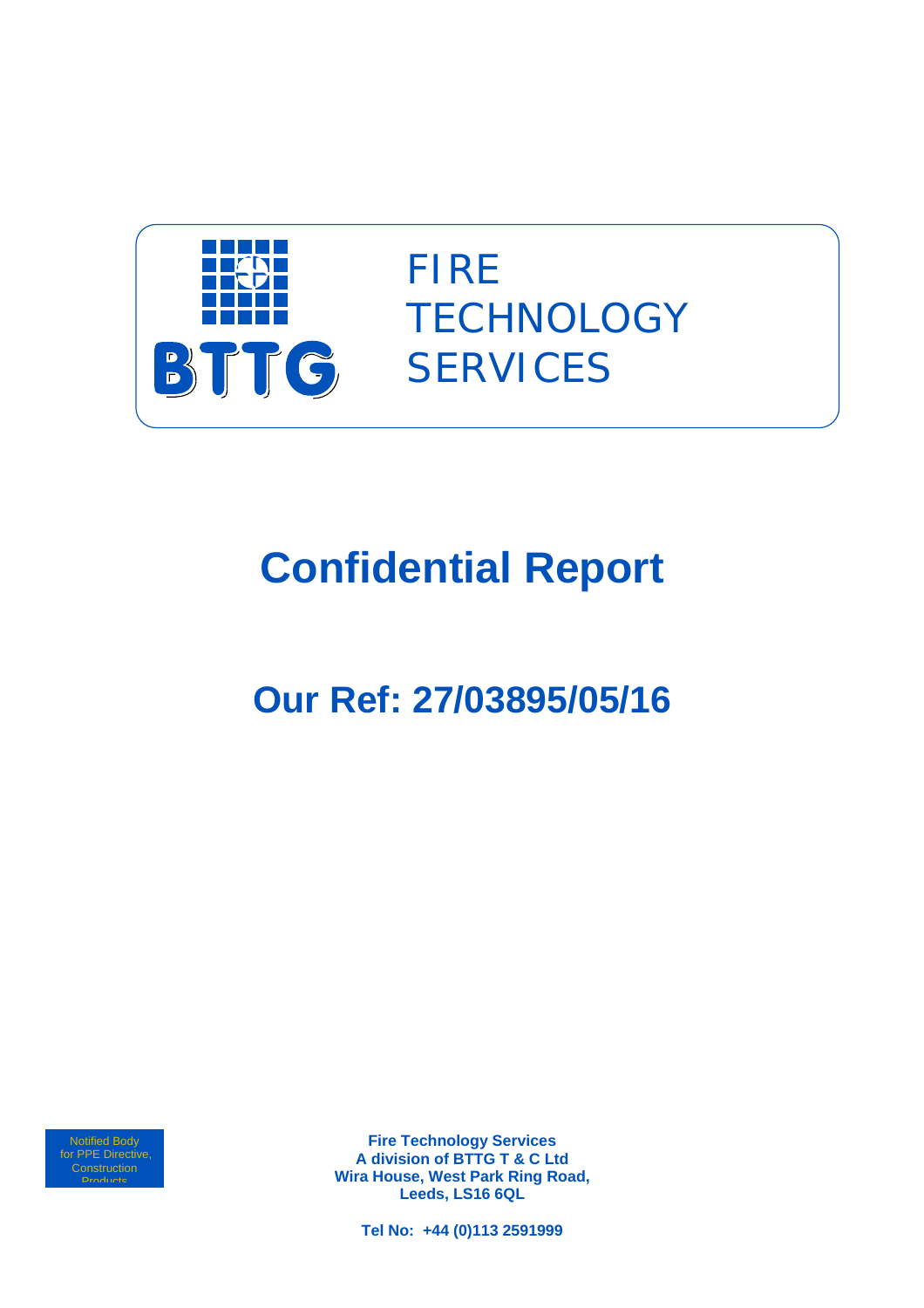

> Tel: +44 (0)113 259 1999 Web:http://www.bttg.co.uk Email:CSLeeds@bttg.co.uk

| 31 May 2016                          |                                                                                                                                  |             |
|--------------------------------------|----------------------------------------------------------------------------------------------------------------------------------|-------------|
| Our Ref: 27/03895/05/16<br>Your Ref: |                                                                                                                                  | Page 1 of 5 |
| Client:                              | <b>Macflex International Limited</b><br><b>Macflex House</b><br><b>Hill Farm</b><br><b>Upper Heyford</b><br>Northants<br>NN7 3NB |             |
| Job Title:                           | Fire Test on One Sample of Material                                                                                              |             |
| <b>Clients Order Ref:</b>            | 23128                                                                                                                            |             |
| Date of Receipt:                     | 12 May 2016                                                                                                                      |             |
| Description of Sample:               | One sample of material, referenced: Polyweave.                                                                                   |             |
| Work Requested:                      | Fire Technology Services were requested to carry out a fire test on<br>the sample supplied to BS 476 Part 7 (Indicative).        |             |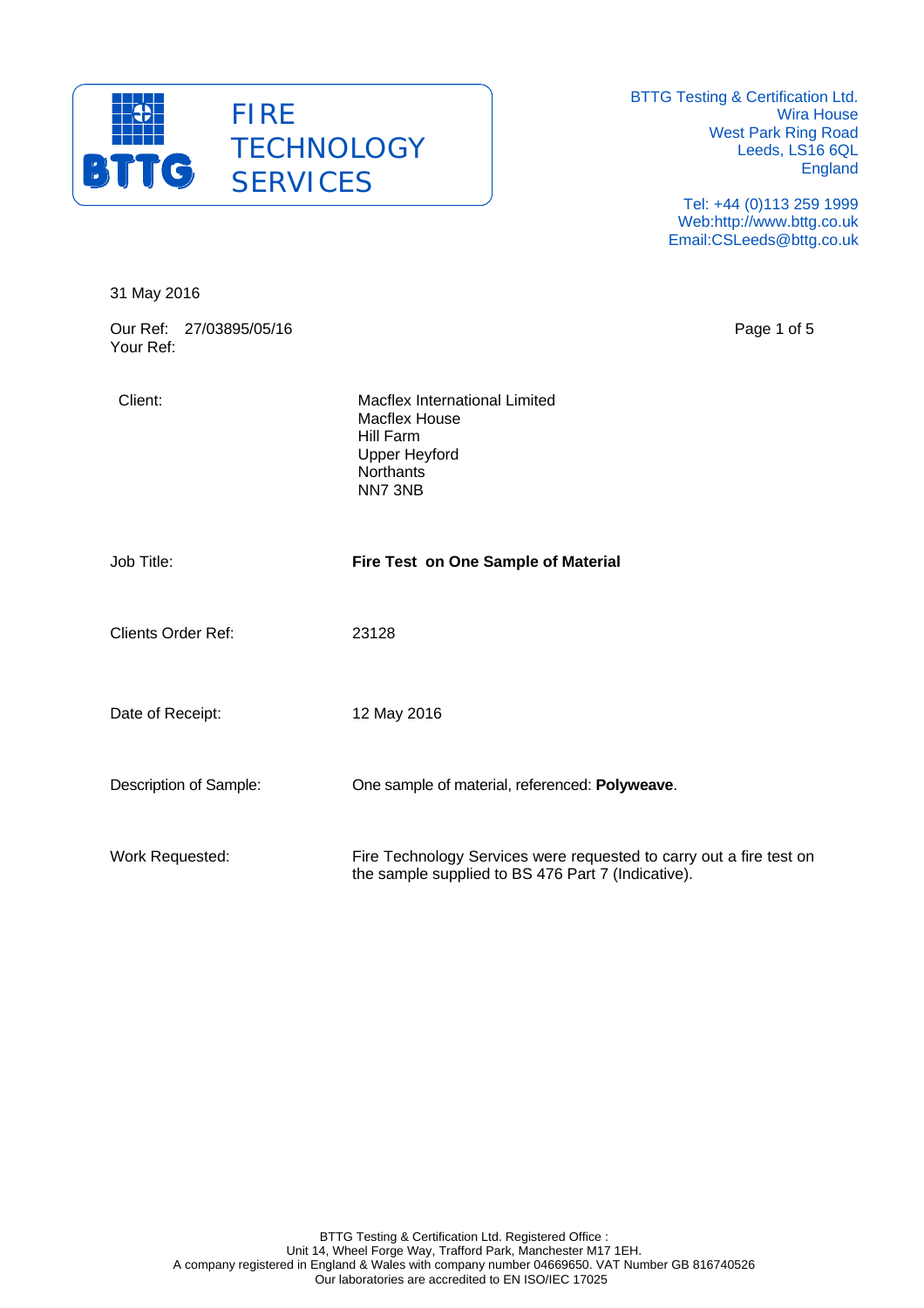

> Tel: +44 (0)113 259 1999 Fax: +44 (0)113 278 0306 Web:http://www.bttg.co.uk Email:CSLeeds@bttg.co.uk

31 May 2016 **Page 2 of 5** and 2016

Our Ref: 27/03895/05/16 Your Ref:

Macflex International Limited

**FIRE TESTS ACCORDING TO BS 476:PART 7:1987 (AS AMENDED) (Method for classification of the surface spread of flame of products) (Indicative)** 

#### **Date of Test: 25/05/2016**

#### **Conditioning**

The sample was conditioned to constant mass at a temperature of 23±2°C and a relative humidity of 50±10% and maintained in this condition until required for testing.

#### **Procedure**

The test was carried out in accordance with BS 476: Part 7: 1987(1993). The sponsor sampled the material and the specimen was cut from the sample to the dimensions set out in the standard by FTS. The specimen was tested loose laid onto 12mm calcium silicate board.

Only one specimen was tested. It should be noted that the above standard requires a minimum of six specimens to be tested.

The following were recorded:-

- a) the time at which the flame front crosses each vertical reference line;
- b) the maximum extent of flame spread during the first 1.5 min from the start of the test;
- c) the maximum extent of flame spread during the whole test i.e. 10 min or less (if applicable)
- d) the time (and distance) at which maximum flame spread is reached.

The flame spread at 1.5min and the final flame spread results were compared with the standard class limits and a classification was assigned.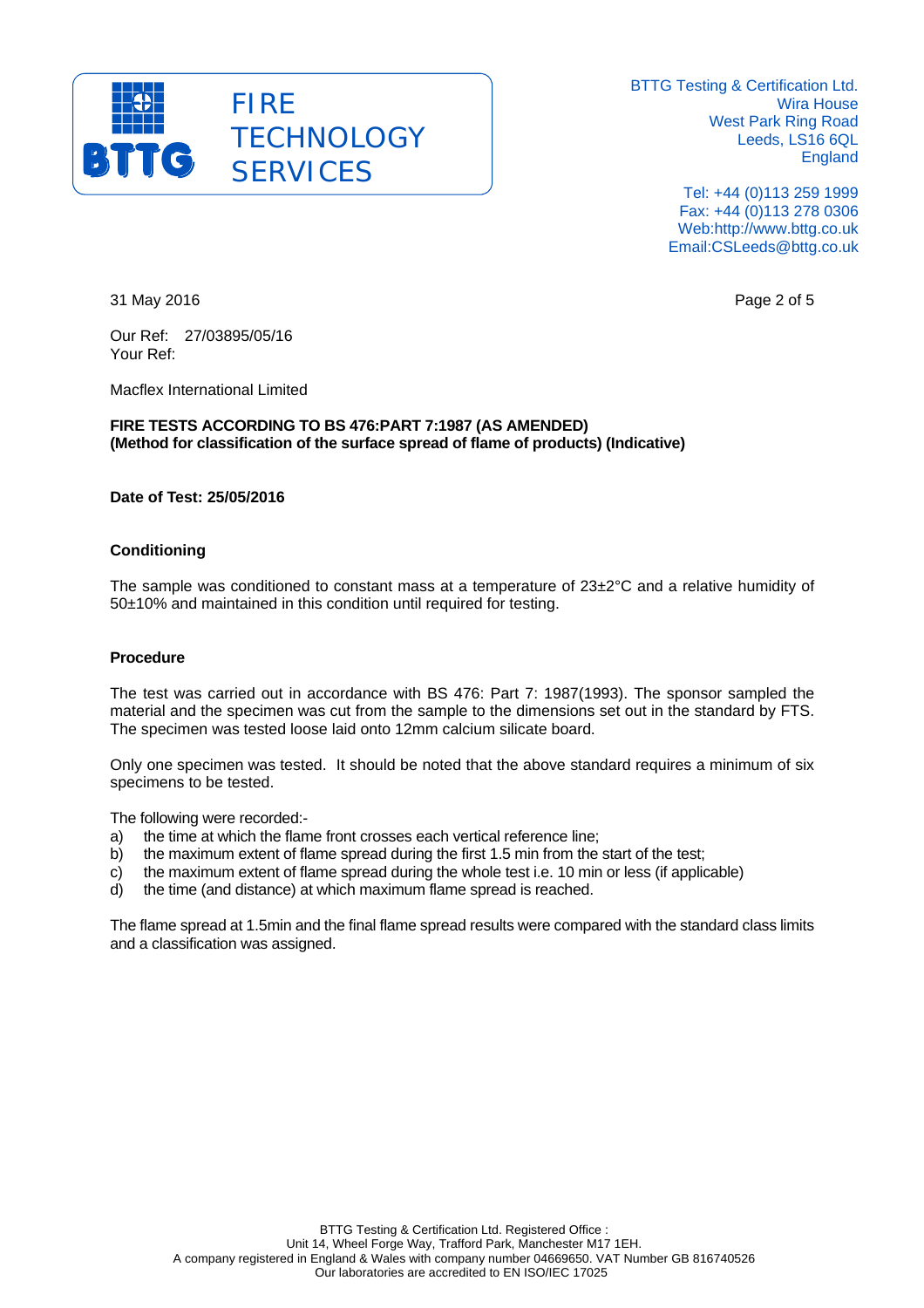

> Tel: +44 (0)113 259 1999 Fax: +44 (0)113 278 0306 Web:http://www.bttg.co.uk Email:CSLeeds@bttg.co.uk

31 May 2016 Page 3 of 5

Our Ref: 27/03895/05/16 Your Ref:

Macflex International Limited

#### **Requirements**

The class limits for flamespread, detailed in BS 476:Part 7: are set out below.

|         | Flame spread at 1.5 min (mm) | Final flame spread (mm) |  |  |  |
|---------|------------------------------|-------------------------|--|--|--|
| Class 1 | $165 (+25)$                  | $165 (+25)$             |  |  |  |
| Class 2 | $215 (+25)$                  | $455 (+45)$             |  |  |  |
| Class 3 | $265 (+25)$                  | $710 (+75)$             |  |  |  |
| Class 4 | Exceeding Class 3 limits.    |                         |  |  |  |

A definitive classification is based on a sample of six specimens and the figure in brackets gives the tolerance by which only one specimen in six may exceed the class limit assigned.

#### **Results**

The test results relate only to the behaviour of the test specimens of the product under the particular conditions of test; they are not intended to be the sole criterion for assessing the potential fire hazard of the product in use.

| Time for flame spread to reach (s)<br>(mm) |     |     |     |     | Flame spread<br>at $1.5 \text{ min}$<br><u>(mm)</u> | Maximum<br>flame spread<br>(mm) | Time to reach<br>maximum flame<br>spread (s) |
|--------------------------------------------|-----|-----|-----|-----|-----------------------------------------------------|---------------------------------|----------------------------------------------|
| 165                                        | 215 | 265 | 455 | 710 |                                                     |                                 |                                              |
| 57                                         | 66  | 67  | --- | --- | 280                                                 | 380                             | 410                                          |

The results indicate that the sample met the performance requirements of Class 3 indicative.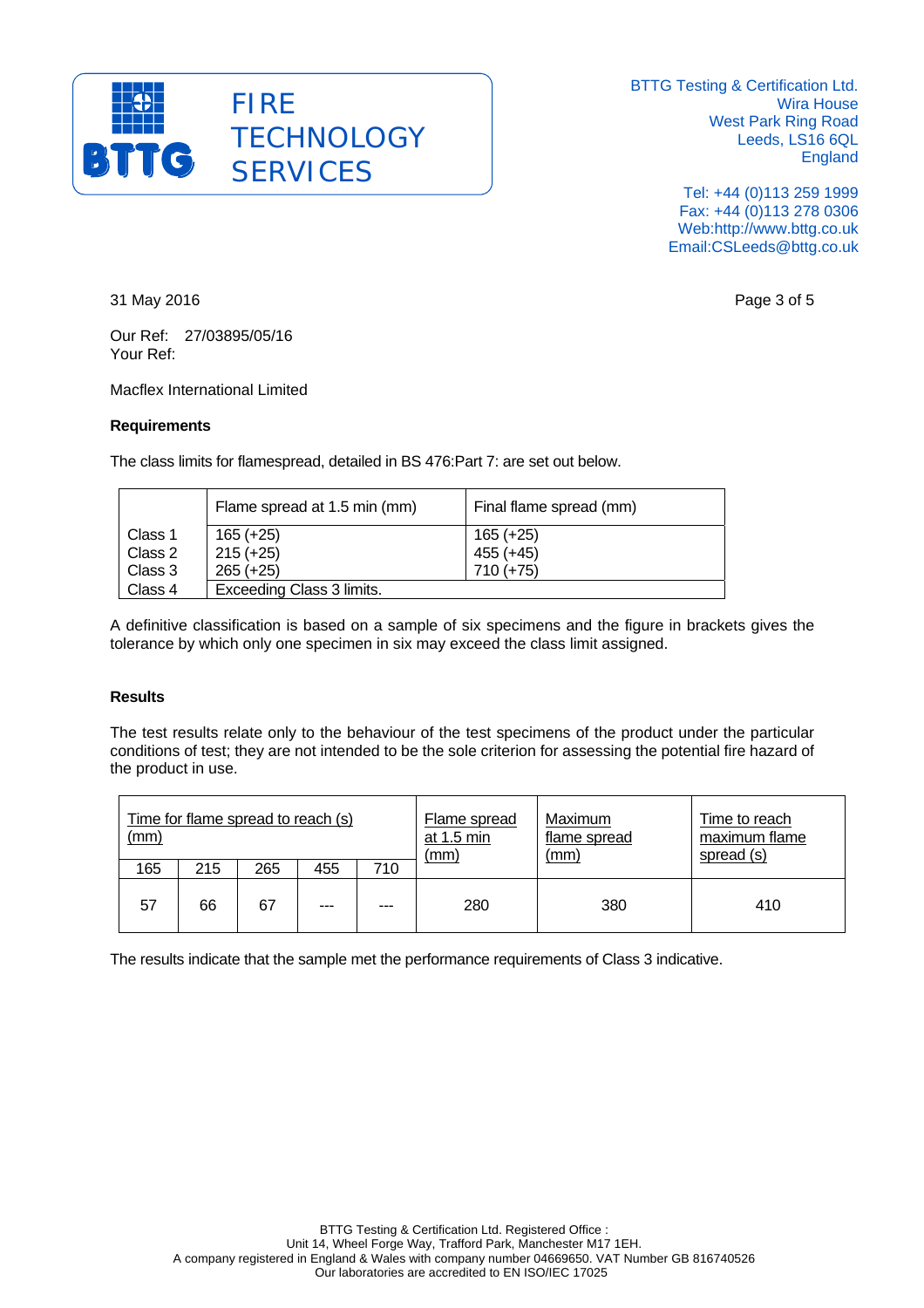

> Tel: +44 (0)113 259 1999 Fax: +44 (0)113 278 0306 Web:http://www.bttg.co.uk Email:CSLeeds@bttg.co.uk

31 May 2016 Page 4 of 5

Our Ref: 27/03895/05/16 Your Ref:

Macflex International Limited

#### **Comments**

Only one specimen was tested. No guarantee can be given as to the outcome of definitive testing. This report does not have the status of a full UKAS Accredited Test Certificate, therefore, it cannot be substituted or used as such.

Uncertainty of measurement has not been taken into account when presenting the test result. The relevant uncertainty value is included as an annex which forms an integral part of the report.

|                                                                                                                                                                                                                               | B Marsden (Mrs), Fire Technician |
|-------------------------------------------------------------------------------------------------------------------------------------------------------------------------------------------------------------------------------|----------------------------------|
|                                                                                                                                                                                                                               |                                  |
|                                                                                                                                                                                                                               | P Doherty, Operational Head      |
| the control of the company of the company of the control of the control of the control of the control of the control of the control of the control of the control of the control of the control of the control of the control |                                  |

Enquiries concerning this report should be addressed to Customer Services.